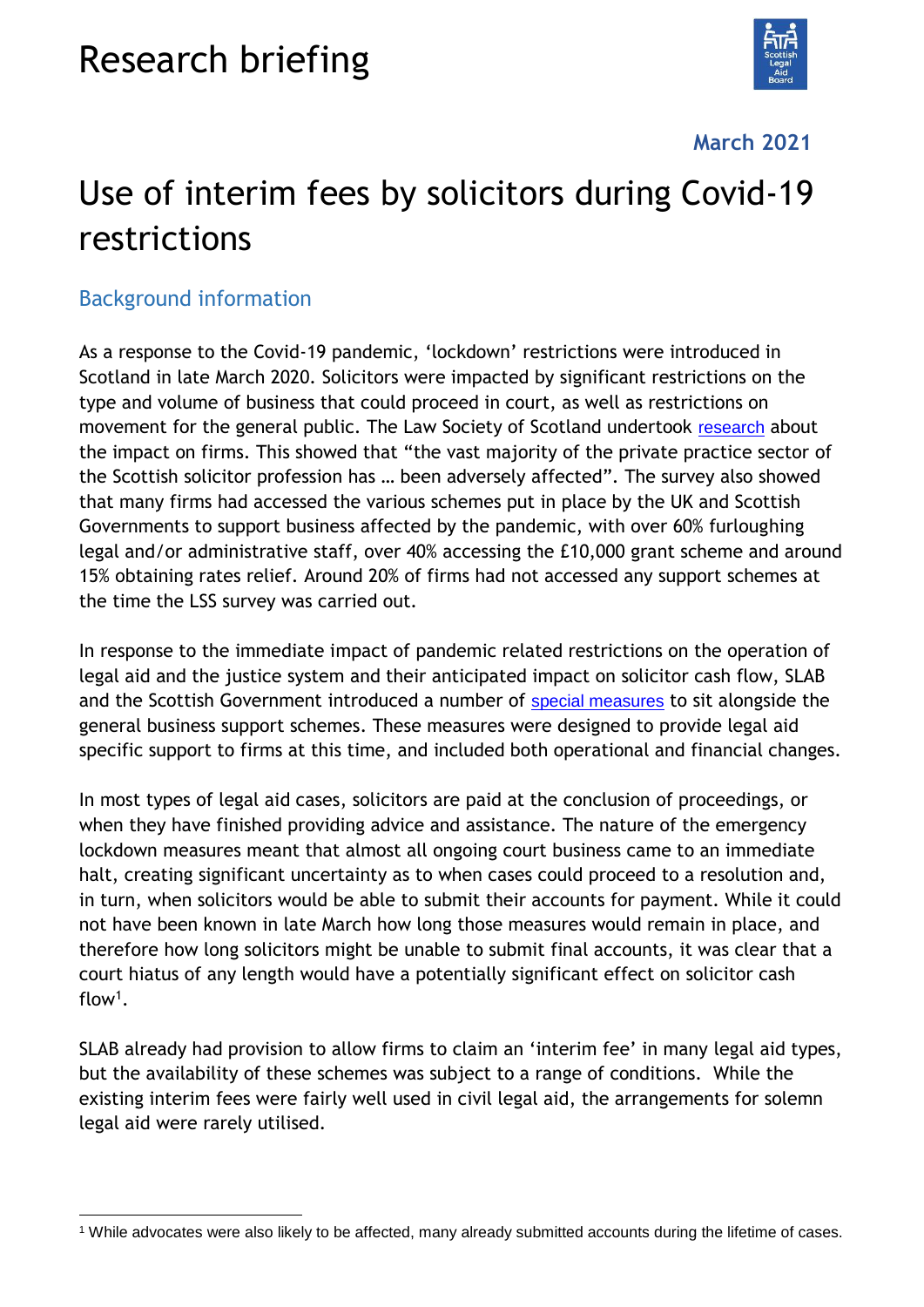

To enable and encourage greater take up, the interim fee arrangements across all legal aid types were [extended](https://www.slab.org.uk/news/covid-19-new-interim-payments-guidance-on-submitting-accounts/) and [expanded](https://www.slab.org.uk/news/covid-19-existing-interim-fee-provisions-extended-to-civil-childrens-legal-aid/) during April 2020 to allow solicitors to claim an interim fee across all aid types where there had been a delay due to Covid-19 restrictions. The time limits and minimum values for initial and subsequent claims were also reduced. The [procedure was simplified](https://www.slab.org.uk/news/covid-19-new-streamlined-procedures-for-submitting-interim-accounts-for-solemn-criminal-childrens-proceedings/) from 1 July 2020, to allow interim payments without the need for a full account in solemn and children's legal aid. From 5th August 2020 the [proportion](https://www.slab.org.uk/news/covid-19-payment-to-be-made-in-full-for-civil-schedule-5-detailed-fees-solemn-criminal-and-childrens-interim-fee-claims/)  [payable](https://www.slab.org.uk/news/covid-19-payment-to-be-made-in-full-for-civil-schedule-5-detailed-fees-solemn-criminal-and-childrens-interim-fee-claims/) as an interim payment in solemn criminal, civil detailed fees or children's legal aid rose from 75% to 100%. These arrangements will continue until the expiry of the Coronavirus (Scotland) Act 2020, and therefore will be in place until at least March 2021.

Legal aid businesses have continued to operate throughout the pandemic and their clients have continued to receive much needed advice. The expansion of the interim fee arrangements was designed to help businesses through a period of reduced court activity, and potentially limited client interactions.

The take up rate of the interim fees schemes has been variable. Analysis showed that a substantial number of firms had not submitted any interim fees since April despite having active cases which could attract an interim payment.

There was no clear pattern to take up: some firms with otherwise relatively small reductions in payments had made use of the interim schemes, while others with significant falls in payments had not done so. Nor was there an obvious explanation for the lower than expected take up, or its variation.

We identified a number of possible explanations, for example that firms were able to manage cashflow without using the interim schemes, or they did not know about the schemes, did not realise that the conditions for interim fees had changed to cover a wider range and value of cases or that the system no longer required a detailed account to be submitted. The latter change was intended to simplify the process, especially for firms who had furloughed those usually responsible for preparing accounts or dependent on law accountants who may also have furloughed staff. It was also possible that, despite the widening of criteria, some firms did not have any cases that would qualify.

Given the range of possible explanations, and particularly to determine whether there was anything SLAB could do to assist take up where needed, we decided to undertake a short piece of structured research to gather evidence about firms' decision-making in relation to the schemes.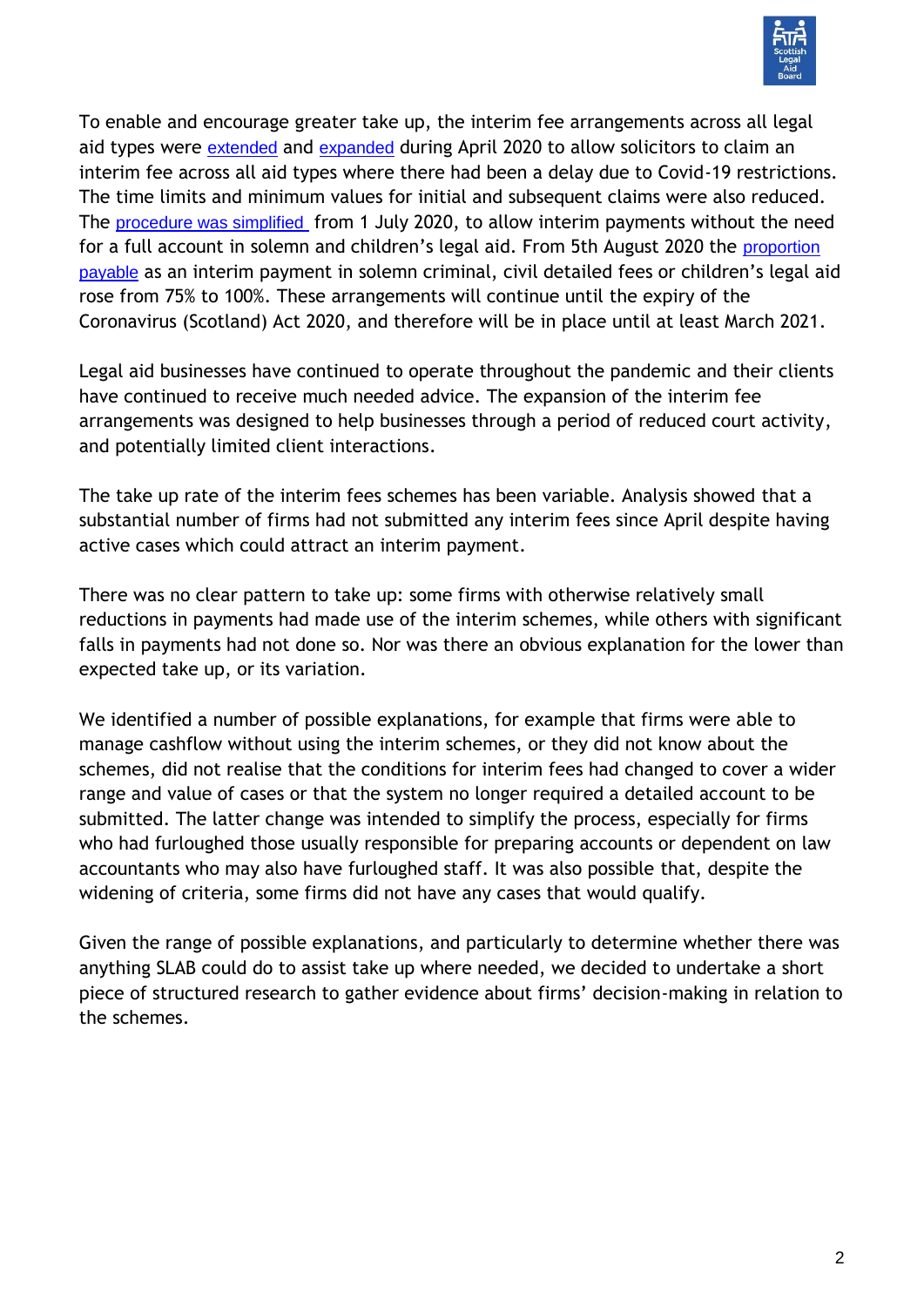

## Research aims

The aim of the research was therefore to explore the reasons for the lower than anticipated use of Covid-19 interim fee arrangements in some areas of legal aid, in particular to identify whether there are any barriers to using the interim fee arrangements. The findings from the research will be used to help SLAB consider if there is more we can do to assist solicitors to access interim payments should they need to do so.

# Methodology and sample

The research consisted of telephone interviews with solicitors, undertaken by a member of SLAB's research team. The fieldwork took place from Monday 9th to Thursday 19th November 2020.

Two samples of solicitors were identified from SLAB's databases: practitioners of solemn legal aid, with no/infrequent use of the expanded interim fee arrangements for solemn work, and practitioners of civil legal aid, with no/infrequent use of the expanded interim fee arrangements for civil. There was a small amount of overlap between the two samples; one solicitor interviewed as part of the 'civil legal aid' group was also part of the 'criminal legal aid' sample.

The solemn legal aid sample consisted of 231 practitioners, of which 13% were based outside Scotland's central belt. A target of 12 interviews was set, and 13 were undertaken, for this group. We aimed to undertake interviews with practitioners working both within and outwith the central belt. This was also achieved; five interviews were with firms from outwith the central belt.

The civil legal aid sample consisted of 208 practitioners, of which 17% were based outside Scotland's central belt. A target of 8 interviews was set for this group. This was achieved, including two with administrative staff involved in decision making for the firm's legal aid accounts. For this group we were only able to interview one respondent from outside the central belt.

There was a generally good response to the survey; of those who were available to speak to the majority agreed to take part in the survey. However a number of firms, particularly those undertaking civil legal aid, were unreachable for research purposes due to office closures.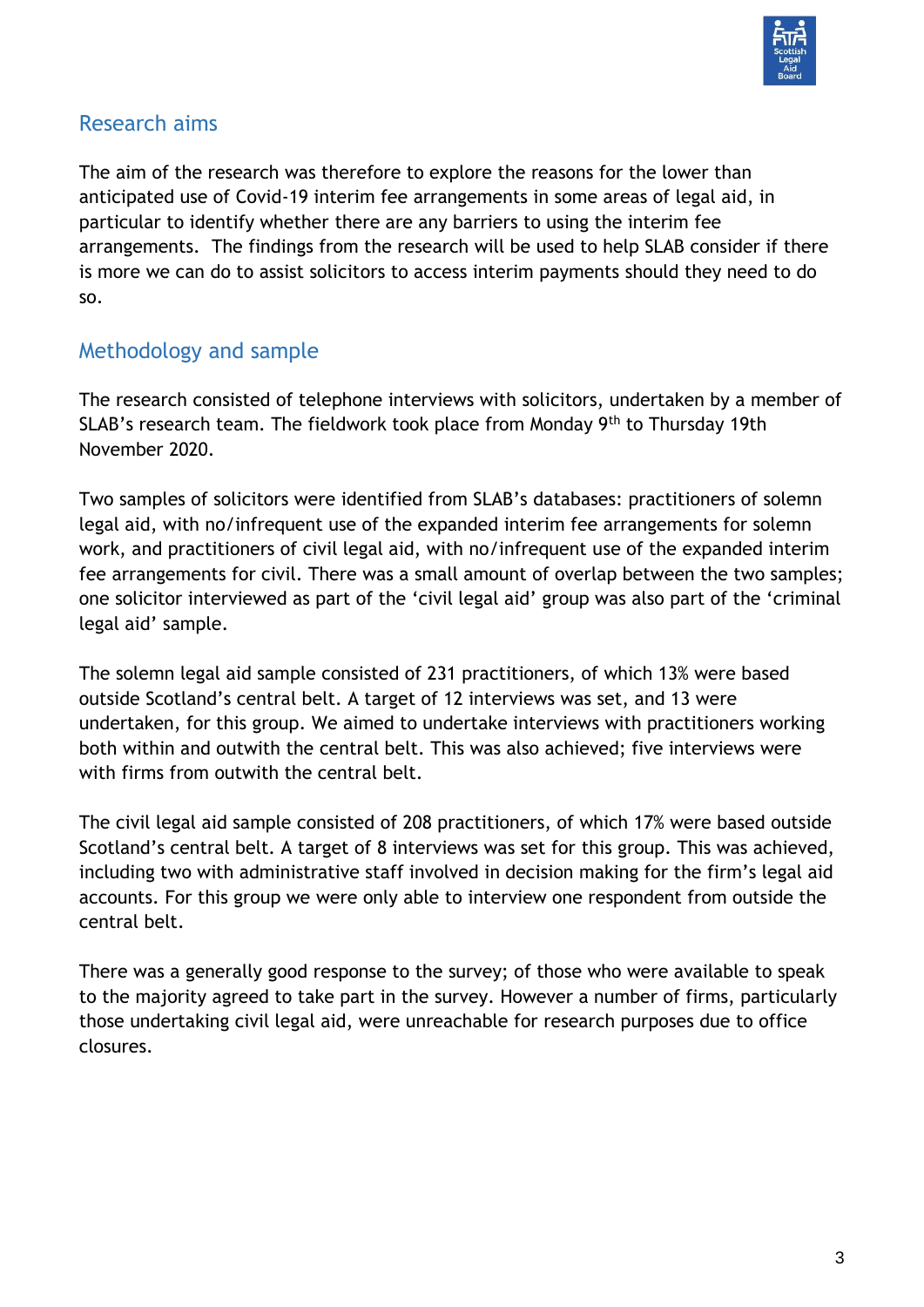

# Findings

## **Background**

Most respondents said they had used the expanded interim fee arrangements, at least to some extent. However, almost all the criminal legal aid practitioners who had used the arrangements had done so exclusively for summary fixed fees.

All of those interviewed were aware of the expanded interim fee arrangements, and had heard about them early in lockdown. Almost all respondents mentioned SLAB as either their only source, or one of their sources, of this information. SLAB's website, update email(s) and Twitter feed were all mentioned as being used. Other sources of information mentioned were: local Bar Association, colleagues / other solicitors, the Law Society.

Respondents were asked who was responsible for dealing with legal aid accounts normally (pre-pandemic) for their firm. There was a wide range of responses to this question; with practitioners, admin staff and law accountants all mentioned. The most common response from the civil legal aid sample was a mixture of both in-house and law accountants, with more complex case going to law accountants. Those from the criminal legal aid sample were most likely to undertake accounts themselves, and less likely to use law accountants.

#### **Decision making on use of interim fees**

For most respondents the decision to limit use of the expanded interim fee arrangements was a considered one; significant barriers to their use were rarely mentioned.

A minority of respondents have not used the interim fee arrangements at all, because they have been **able to manage without** them. In a very few cases using the arrangements does not appear to have been considered; for instance where legal aid income is not significant to the business, or where the lockdown restrictions did not have a significant business impact.

Use of **other sources of finance**, such as central or local government schemes, including furlough for staff, or VAT deferral, were mentioned a number of times. These were used by those who did not make use of interim fees, as well as those who did.

Some respondents were also concerned that interim fees could have **tax implications** as income might be maintained or even increased while running costs were reduced due to furlough, rates rebates etc.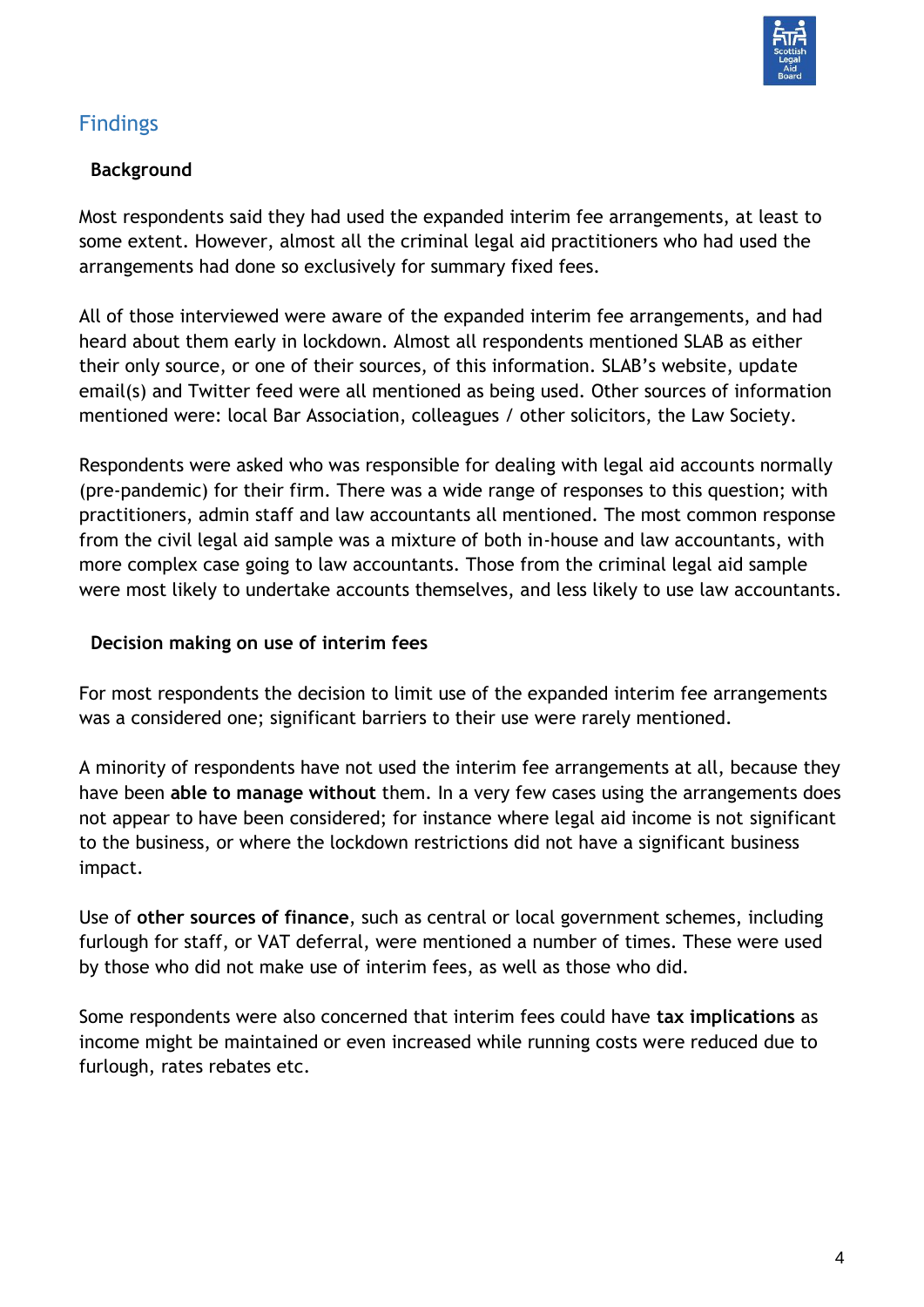

Other respondents who had not used the interim fee arrangements, or only partially used them, held back more reluctantly, with some interim fees effectively held in reserve in case they were needed at some point in the future.

This careful management of cashflow over a period of uncertainty was a key consideration for a number of respondents. In an essentially demand led system, respondents reflected a view that the response to the pandemic meant income had been permanently lost, rather than postponed, and raised concerns that (in a still uncertain situation) **income needs to be budgeted** to cover a period that is likely to last for many months. More than one respondent mentioned concerns over 'cashing in all my chips' (if they interim fee'd all the accounts that they technically could) or feeling the need to 'keep something back'.

The budgeting approach was mentioned as an important decision making factor by respondents across both the criminal and legal aid groups. However, it was particularly apparent amongst those criminal legal aid solicitors who decided to submit interim fees for their **summary fixed fee work, but not solemn**. This group typically identified that the rationale for choosing summary over solemn, was that summary accounts (which are fixed fees) are simpler and do not take as long. Some also identified them as better value for money, in terms of the income generated for the effort in preparing and submitting an account. This was particularly important when admin staff may not have been available due to furlough. No respondent mentioned the impact of the simplification of procedure in July (allowing solemn interim payments in relation to Covid-19 without the need for a full account) when comparing the ease of submitting summary and solemn accounts.

Another reason given was that if interim fees were submitted in too many solemn cases a small firm could be overburdened with these trials at a future date (particularly given the uncertainties during lockdown over courts resuming). This could then lead to problems (including cashflow problems) at a later stage, for example due to having to use agents.

Other respondents also identified **lack of admin support or lack of time** as barriers to submitting interim fees. These were often linked, with a number of solicitors mentioning the impact on their time of having reduced admin support due to furlough. This included firms where the solicitor might already be involved in rendering accounts, but was impacted by taking on other admin tasks. For some respondents (but not all) these barriers are less relevant now, for example as staff have returned to work. Some respondents noted that this had allowed them to submit interim fees recently, or would allow them to in the near future. However others looked back to the lockdown period as a time when they had more time available for these types of task. In relation to pressure of work and admin, one respondent noted how hard it was to keep up with the frequent updates received during this time, from SLAB and other organisations.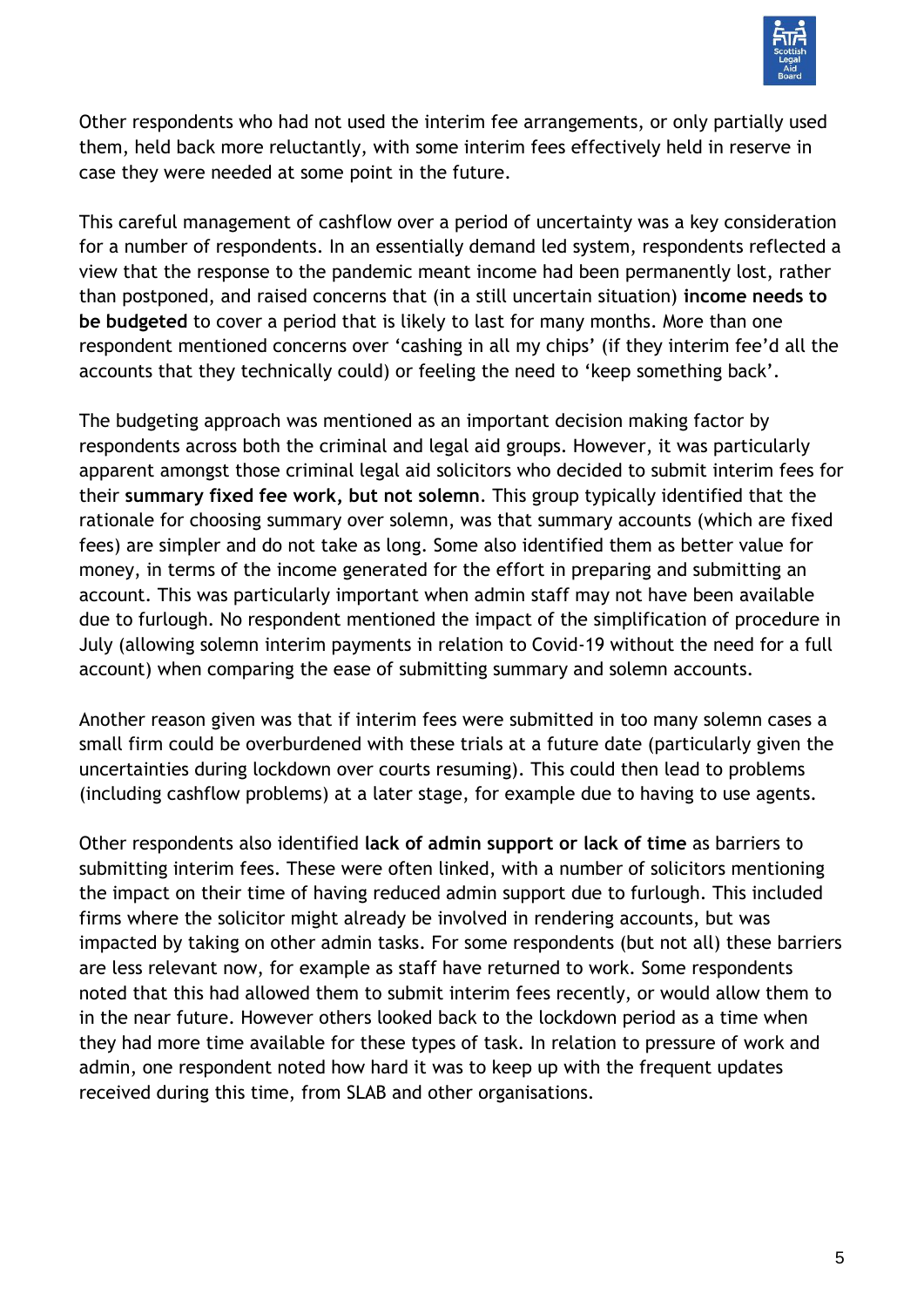

Other respondents mentioned a range of other factors. A psychological barrier to using interim fees and **working for money that has already been received** was mentioned on occasion. Respondents noted that this was not necessarily logical, but felt that it was a genuine consideration in decision-making.

A significant barrier was experienced by one practitioner who was physically **unable to access their law accountant** during lockdown, or the subsequent 'tiered' restrictions in the Autumn of 2020. This meant they were unable to submit solemn interim fees since these were reliant on a law accountant to undertake these.

One respondent mentioned concerns that receiving money from interim fees would not be helpful since it could be **abated at the conclusion** of the case.

Some of the barriers relevant to using interim fees in relation to Covid-19 were felt to also apply at other times. For instance:

- some firms have a general **policy of not submitting interim fees**, preferring to send in a single account once the work is completed.
- the decision not to claim interim fees in solemn due to perceived complexity compared with summary fixed fee was described by some as a general policy.

#### **Views on expanded interim fees**

The research explored how and when respondents *first* became aware of the expanded arrangements. However it did not explicitly cover the subsequent updates: simplified procedure for solemn and children's (July); increase to 100% of claim in solemn, children's and civil detailed fees (August). Some respondents spontaneously mentioned the increase to 100%, and described this in positive terms, even if they did not use interim fees themselves. The extent of awareness of the simplified position was unclear.

Almost all respondents were positive about the introduction of expanded interim fee arrangements "as a way of helping cope with the Covid-19 impact on cashflow"<sup>2</sup>. This included those who did not use them themselves, but saw this as an opportunity for other firms. Some described it as being a 'relief', for example allaying fears over job losses.

A proportion of those who were positive, also had some reservations. The civil legal aid respondents were most positive, with only a small proportion expressing reservations. By contrast the criminal legal aid respondents were considerably more likely to qualify a positive response. A reservation mentioned by more than one respondent was concern that

<sup>-</sup><sup>2</sup> Quote from the relevant question in SLAB's interview tool.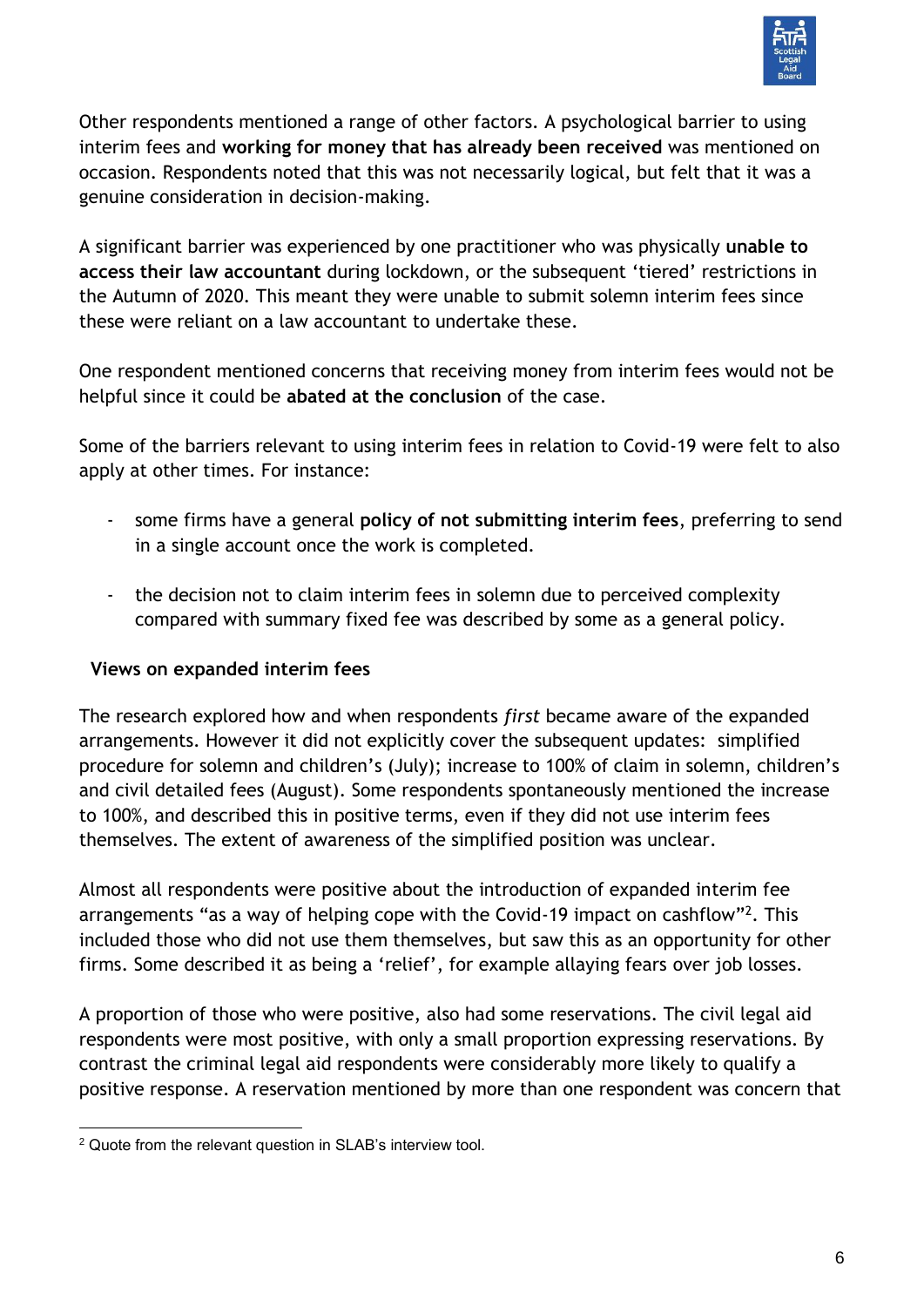

lack of work during the lockdown period will cause cashflow and/or income problems that will have a longterm effect, and cannot be compensated for by interim fee payments.

A few respondents had more neutral or negative views of the expanded interim fee arrangements because they considered that other measures were more relevant. Increased fee rates overall were sometimes mentioned here, and these were also noted elsewhere by some of those who were positive about the interim fee arrangements.

The expanded interim fee arrangements will be in place until at least 31<sup>st</sup> March 2021. Respondents were asked whether they expected to use them in the next six months. As might be expected there were mixed views; those that were positive towards the interim fee arrangements often expected to start or continue. However there was a sense of 'business as usual' around some of these intentions, rather than an urgent need to use them to ensure income.

Criminal legal aid solicitors were less likely to expect that they would start or continue using the expanded interim fee arrangements in relation to solemn. In contrast to the civil sample, here comments suggested they were more likely to use them only in response to pressing cashflow or income need; something they hold on to for the future as an action they may need to take but do not necessarily want to.

#### **Additional comments**

At the end of the interview respondents were asked whether they would like to add any comments around interim fees. Most respondents gave a response, although most of them were not directly related to the interim fee.

In relation to interim fees, concern about the removal of these provisions and the need for a decent notice period ('2 – 3 months') was suggested. This was seen as necessary to allow solicitors to plan their use of interim fees arrangements, rather than having to make a snap decision.

On other themes, some respondents mentioned the existing level of fee rates, which are set by Regulations, sometimes alongside concerns about firms potentially going out of business. SLAB continues to participate in the Scottish Government's [payment panel](https://www.gov.scot/groups/legal-aid-advisory-panel/). The panel was set up to advise on an evidence-based approach for a review of fee levels for legal aid services, with the aim of ensuring these are sustainable, as part of an effective payment structure.

Other respondents praised SLAB's support generally, and the service provided at this time. One civil respondent in particular noted that the turnaround times of accounts had been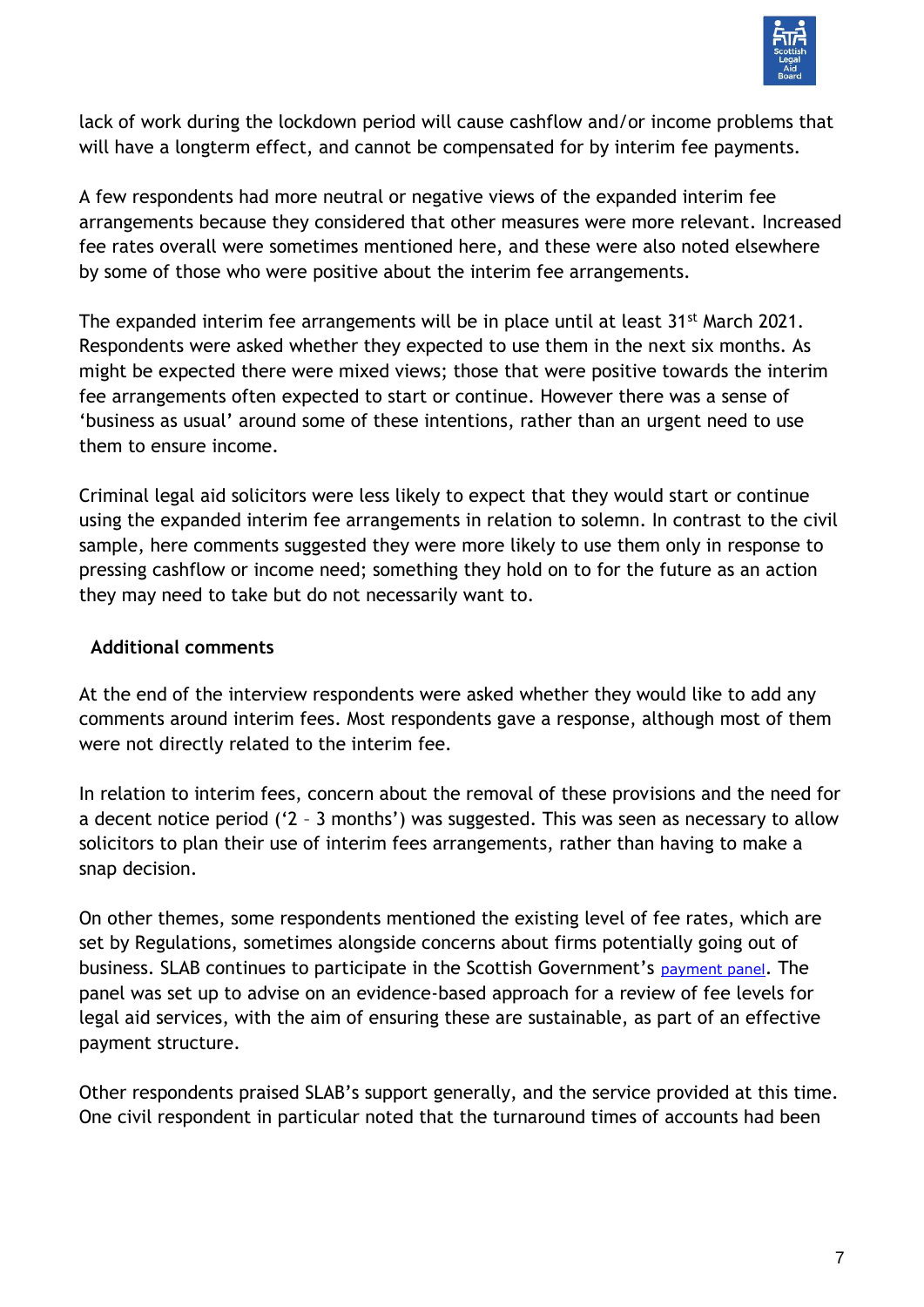

'brilliant' during this period, with some payments coming in the next day. They emphasised how important this is to small businesses in helping them to plan financially.

# Conclusions and next steps

The research shows that, for the people we spoke to, the majority have taken decisions to use the interim fee provisions in a purposeful way, to suit their individual business need in a period of great uncertainty. This reflects the purpose of these expanded arrangements. It suggests that SLAB does not need to make efforts to improve take-up, as long as firms are widely aware of all the support available to them at this time.

The research with this group suggests that SLAB's main communication channels are successfully reaching solicitors. The findings suggest that SLAB should continue to work to ensure that solicitors have all the information they need easily available, at the right time. This is particularly important in a dynamic situation, like that during most of 2020.

There is some indication from this research that some firms' approach to the use of interim fees has been shaped by concern of greater future problems than they are currently experiencing. The pandemic has increased uncertainty for many businesses. For firms undertaking legal aid work, and especially court and tribunal work, their ability to progress cases to conclusion is significantly constrained by decisions made and resources available elsewhere in the justice system. Those decisions and resources are in turn constrained by both prevailing public health guidance, which itself is subject to change over time, and the capacity – physical, financial, legal, human and technological - of the courts, and in criminal cases the Crown and police, to safely progress cases in a rapidly evolving working environment. In this context, uncertainty is inherent and so caution is understandable.

As outlined earlier in this briefing, there are both increasing volumes of new business and an acceleration in the rate at which cases are progressing to conclusion. For firms facing current cashflow difficulties, more transparency about these trends may assist decision making about whether and to what extent they can prudently improve their position now by accessing work in progress by way of interim fees.

Firms may also have a concern about a cliff-edge should the interim fee arrangements be withdrawn, which could leave a potentially unbridgeable gap in income until sufficient cases conclude. The interim fee arrangements will remain in place for as long as the Coronavirus (Scotland) Act is in force.

SLAB should continue to work with the Scottish Government to ensure that the interim fee arrangements remain in place as long as necessary, including potentially identifying a